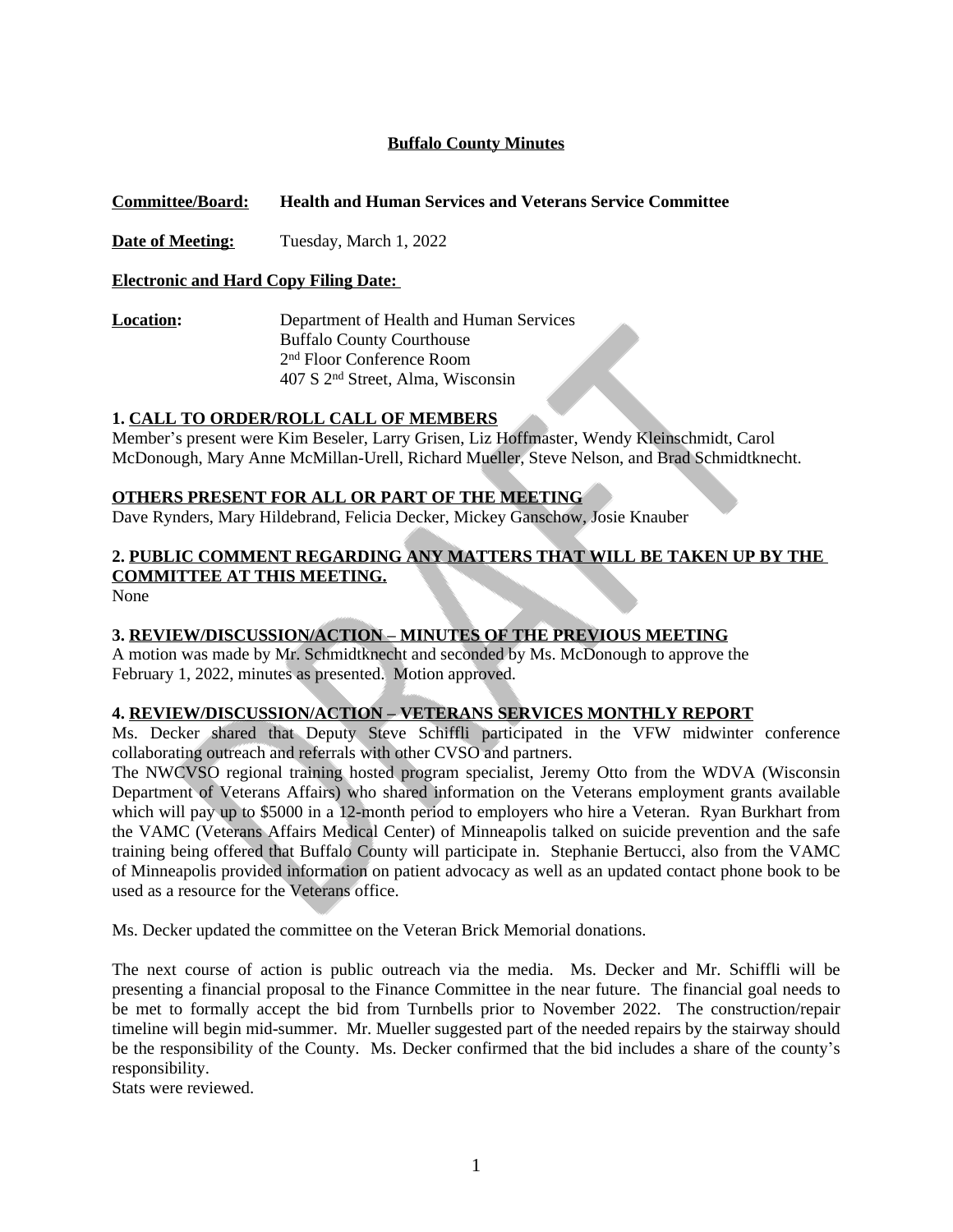## **5. REVIEW/DISCUSSION/ACTION - VETERANS SERVICES MONTHLY VOUCHERS**

A motion was made by Mr. Mueller and seconded by Ms. Beseler to approve the monthly vouchers. Motion approved.

#### **6. REVIEW/DISCUSSION/ACTION – PUBLIC HEALTH REPORT**

Ms. Knauber presented the Public Health report addressing the (3) Human Health Hazard investigations which included a water/sewer issue, and bugs with a short-term resolution.

Covid-19 vaccination clinics were held throughout the county with a total of 98 Pfizer and 3 J&J vaccinations administered. Ms. Knauber reported 34.2% of Buffalo County residents have received an additional/booster dose as of 3/1/2022.

A chart was presented by Ms. Knauber detailing the rate of COVID-19 cases by vaccination status and booster status compared to the unvaccinated. The data clearly shows a significant amount of vaccinated people are less likely to get sick vs those not vaccinated. An additional chart showing the rates of COVID-19 deaths by vaccination status and booster doses vs the unvaccinated are significantly reduced when vaccinated.

Data was presented regarding COVID-19 hospitalization rates by vaccine status in ages 18+ and adolescents ages 12-17 from January 2021 to 2022 vs the unvaccinated which shows vaccinations very effective.

Ms. Knauber reported the COVID-19 death rate in Buffalo County is significantly less than in surrounding counties and the state. Ms. Knauber commended the residents of Buffalo County for putting forth the effort to stop the spread of COVID. Ms. Beseler inquired if Buffalo County resident deaths in Minnesota are being reported to Buffalo County; Ms. Knauber confirmed that the Buffalo County Health department is notified of those deaths. Ms. McMillan-Urell stated that hospitals are receiving incentives for marking COVID-19 as the reason for death-on-death certificates. Ms. Knauber requested the source of information be provided by Ms. McMillan-Urell to the Public Health department for review.

COVID-19 Highlights were shared by Ms. Knauber which included:

- Community Zoom meetings to address questions on COVID-19 updates
- Collaboration with the schools to address/modify protocols to minimize illness and maximize inperson learning
- Collaboration with schools on protocols
- Reviewed duties of Public Health Educators with committee members
- Cases continue to drop but remain high January 617 cases to 319 cases in February

Ms. Knauber explained the new prevention steps based on the COVID-19 community levels released by the CDC are rated low, medium, and high. Buffalo County's community level remains high.

Ms. McMillan-Urell shared information on the meeting Ms. McDonough and her attended with the contact tracers to discuss the discrepancy of the phone records as well as the need to better understand what the duties of the contact tracers are on a daily basis. Ms. McMillan-Urell also stated the committee would possibly be looking at new policy guidelines as well as hiring from within the state and having a committee member sit on the hiring board. Mr. Rynders suggested the Public Health monthly report include a breakdown of the monthly duties of the contact tracers. Ms. McMillan-Urell addressed the issues resulting from COVID-19 and what the recovery plan will look like. (Agenda line item #10)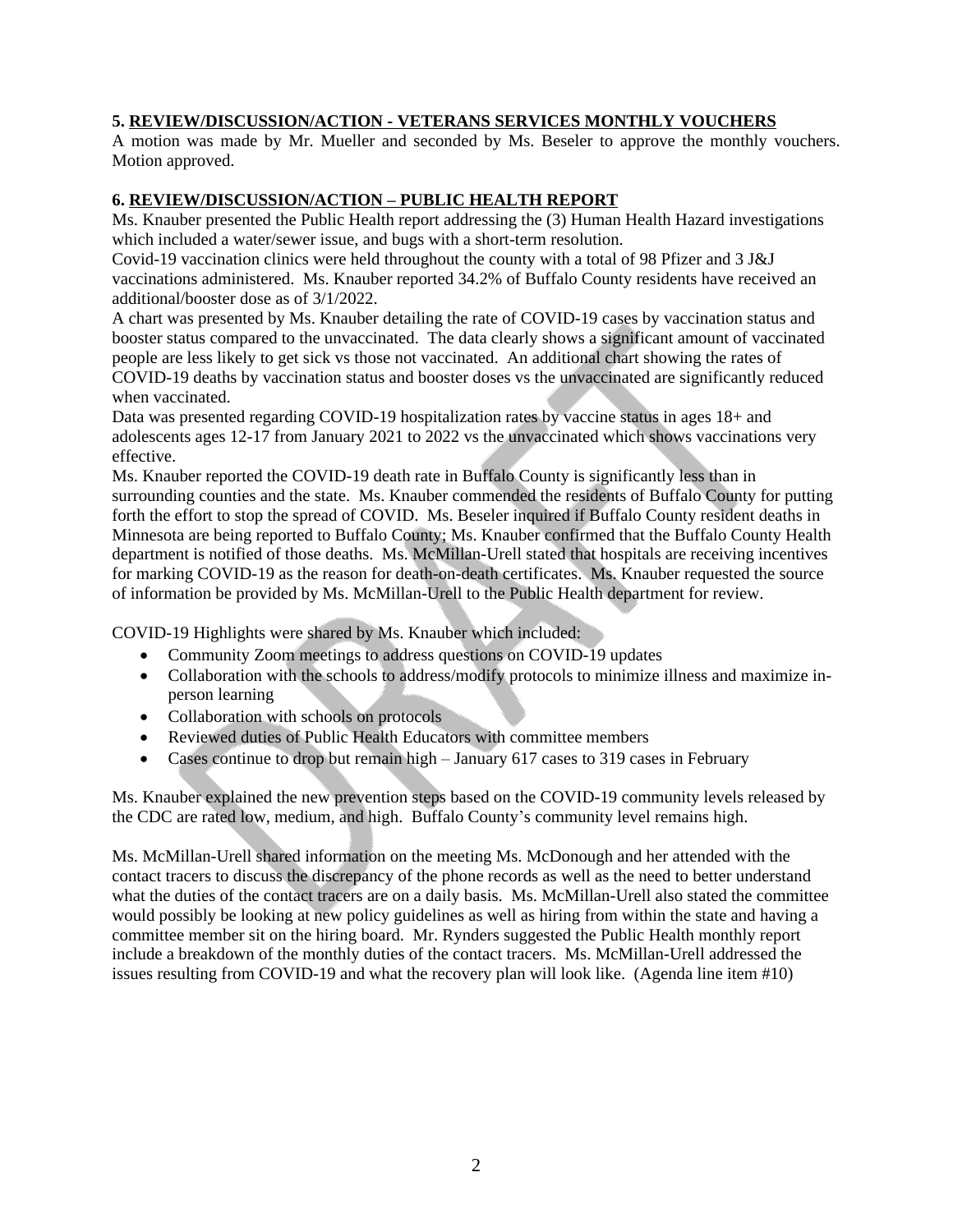## 7. **REVIEW/DISCUSSION/ACTION – RESOLUTION TO APPROVE THE EXPENDITURE OF CAPX2020 OR ARPA FUNDS TO COMPLETE A BASELINE GROUNDWATER QUALITY/WELL SAMPLING PROJECT IN BUFFALO COUNTY**

Mr. Rynders presented a resolution that was developed collaboratively by a workgroup involving Health & Human Services, Zoning, and GIS and Land Conservation departments to approve the expenditure of CAPX2020 or ARPA funds to complete a baseline groundwater quality/well sampling project in Buffalo County. The plan will move through (3) committees: Veterans/DHHS, Land Conservation, and Finance.

The resolution would direct up to \$50,000 of CAPX2020 or ARPA funds to test over 300 wells and analyze the results for total coliform, bacteria, nitrate, pH, alkalinity, total hardness, chloride, conductivity, corrosivity, and diamino chlorotriazine. Discussion was held requesting more information on the breakdown of expenses, who will lead the project, who will do the testing, and what is the action plan of the data received. Mr. Nelson made a motion and Mr. Schmidtknecht seconded it, to table the resolution until a member of the task force can present a breakdown of the cost as well as explain how the groundwater quality/well sampling project will be implemented and what is the action plan once the data is received. Motion approved.

## **8. REVIEW/DISCUSSION/ACTION – COMMUNITY HEALTH IMPROVEMENT PLAN**

Ms. Mickey Ganschow, Public Health Educator presented the Community Health Improvement Plan (CHIP) focusing on mental health as their priority. Ms. Ganschow shared the goals and objectives for the plan:

- Decrease the gap between mental health prevalence and mental health treatment by 2% by January 2025
- Identify (3) priority populations and deliver health education and promotion tailored for those priority populations by January 2025
- Create a campaign that promotes acceptance, educates, reduces stigma, and engages Buffalo County community members by January 2025

Ms. Ganschow reported that a workplan is in place along with a working document. A yearly progress report will be released on CHIP to report what goals have been accomplished, what is being worked on, and what needs to be changed. Also, 3 meetings will be held a year to check in and social media will be used to increase community participation.

## **9. REVIEW/DISCUSSION/ACTION – SIGNS OF SUICIDE AND BOTVIN PROGRAMMING IN THE SCHOOLS**

Ms. Ganschow shared information on programs she is involved in with the community which includes SOS (Signs of Suicide) and the Botvin program.

SOS is a program that includes youth suicide prevention, screening for mental health and substance use, staff training and resources. Buffalo County students from 8<sup>th</sup> grade to 12<sup>th</sup> have been served by this program from 2020 to 2022 with staff and parent trainings available at all 4 schools. Ms. Ganschow provided evidence-based statistics on the SOS program. Mr. VanDeWalle inquired about providing the SOS program to 6<sup>th</sup> and 7<sup>th</sup> graders as well. Ms. Ganschow's plan is to eventually offer the SOS program to the middle school students.

Ms. Ganschow provided an overview of BOTVIN LifeSkills which is a substance abuse and violence prevention program. The curriculum has proven to help increase self-esteem, develop healthy attitudes, and improve their knowledge of essential life skills. The BOTVIN LifeSkills program involves 3rd through 5th grade students; 158 participated in the 2020-2021 school year and 333 participated during the 2021-2022 year.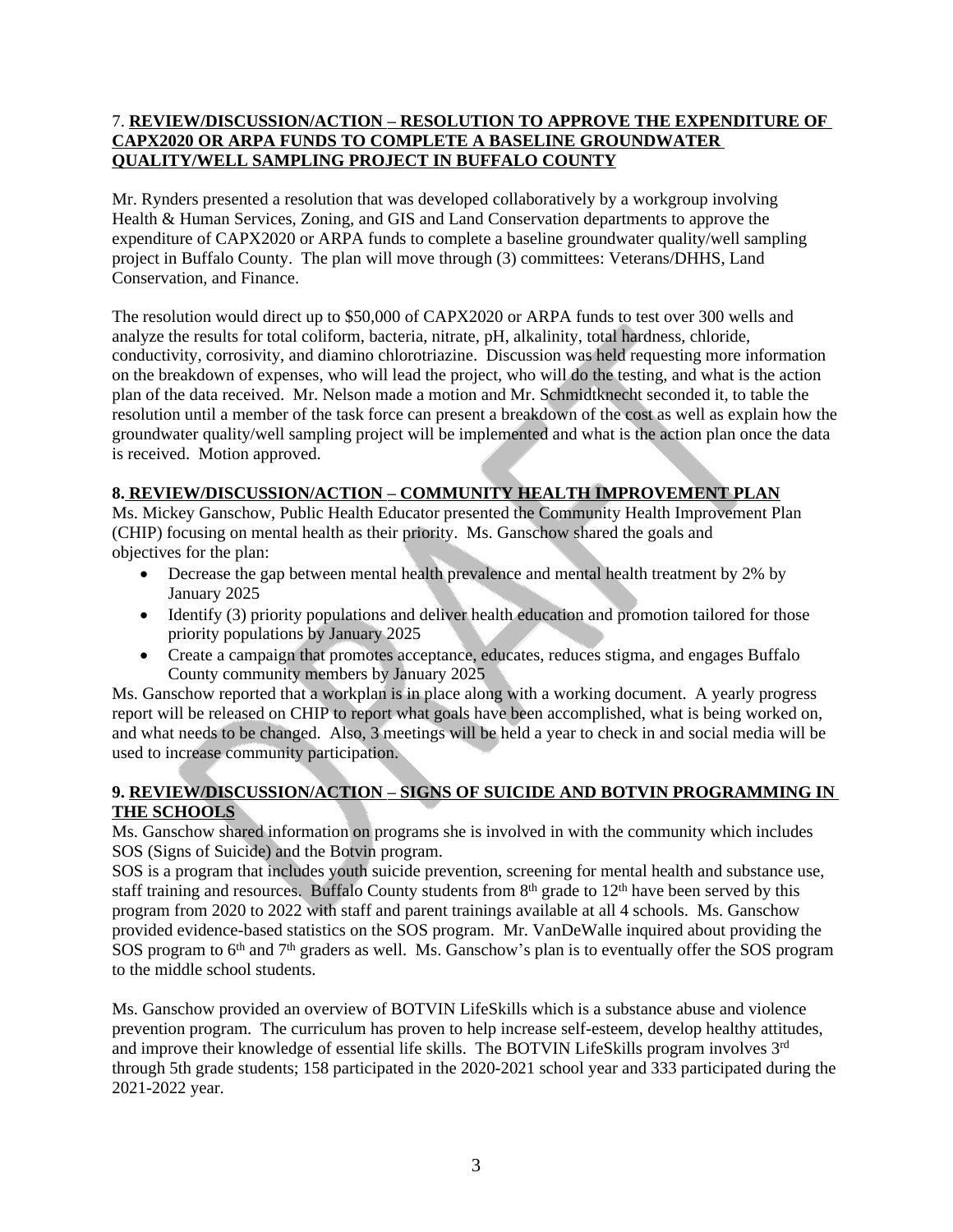## **10. REVIEW/DISCUSSION/ACTION – COVID-19 RECOVERY PLANNING**

Ms. Knauber presented a recovery plan that aligns with the DHHS mission statement as COVID-19 cases decrease. The various levels of impact are personal, professional, departmental and community. Ms. Knauber shared that the needs have to be identified as to what has been lost or impacted throughout the pandemic.

The Public Health department will conduct a needs/strengths assessment to understand where recovery is needed. Examples of DHHS programs impacted:

- Less children are getting tested for lead poisoning
- Immunization rates have decreased
- Reproductive Health program has been delayed
- Loss or delay of in-person/in-home services
- Limited community-based placement options, adult family homes, hospital settings for AP, and/or mental health services, foster placements, acute care needs
- Decline in reports for APS (Adult Protection Services)

The following needs have already been identified:

- Substance abuse
- Increased domestic violence
- Food insecurity
- Academic losses
- Health Care worker and overall worker shortage

Ms. Knauber presented what an Improvement Plan would look like which includes working with the SOS and Botvin LifeSkills programs along with Prime for Life and CHIP. The BCDHHS is already doing the following:

- Lead Prevention & Mitigation Initiative
- Reproductive Health
- Narcan Treat overdoses
- **•** Personal to Community Recovery Post Pandemic
- DEC Drug Endangered Children
- BC Partnership Council
- Expand telehealth services

The next step would be to conduct a Community Needs Assessment. Ms. Knauber presented the question; do we want to fund a recovery plan? Mr. Rynders referred to the resolution which is funding the 3 Public Health Educator positions through 2024 and highlighted areas of the resolution addressing that funding is available to meet the needs. After discussion was held as to the most effective way to conduct the needs assessment, who would lead the plan, and what duties are involved, a motion was made by Mr. Nelson and seconded by Ms. Hoffmaster to have Public Health present a plan for the Community Needs Assessment at the April 5<sup>th</sup>, 2022, meeting. Motion approved.

#### **11. REVIEW/DISCUSSION/ACTION – SUBSIDIZED GUARDIANSHIP PAYMENT SOURCE CHANGES**

Mr. Rynders presented a current budget year change of \$5748 for subsidized Guardianship. The State has made changes to their budget which now includes paying for the subsidized guardianship.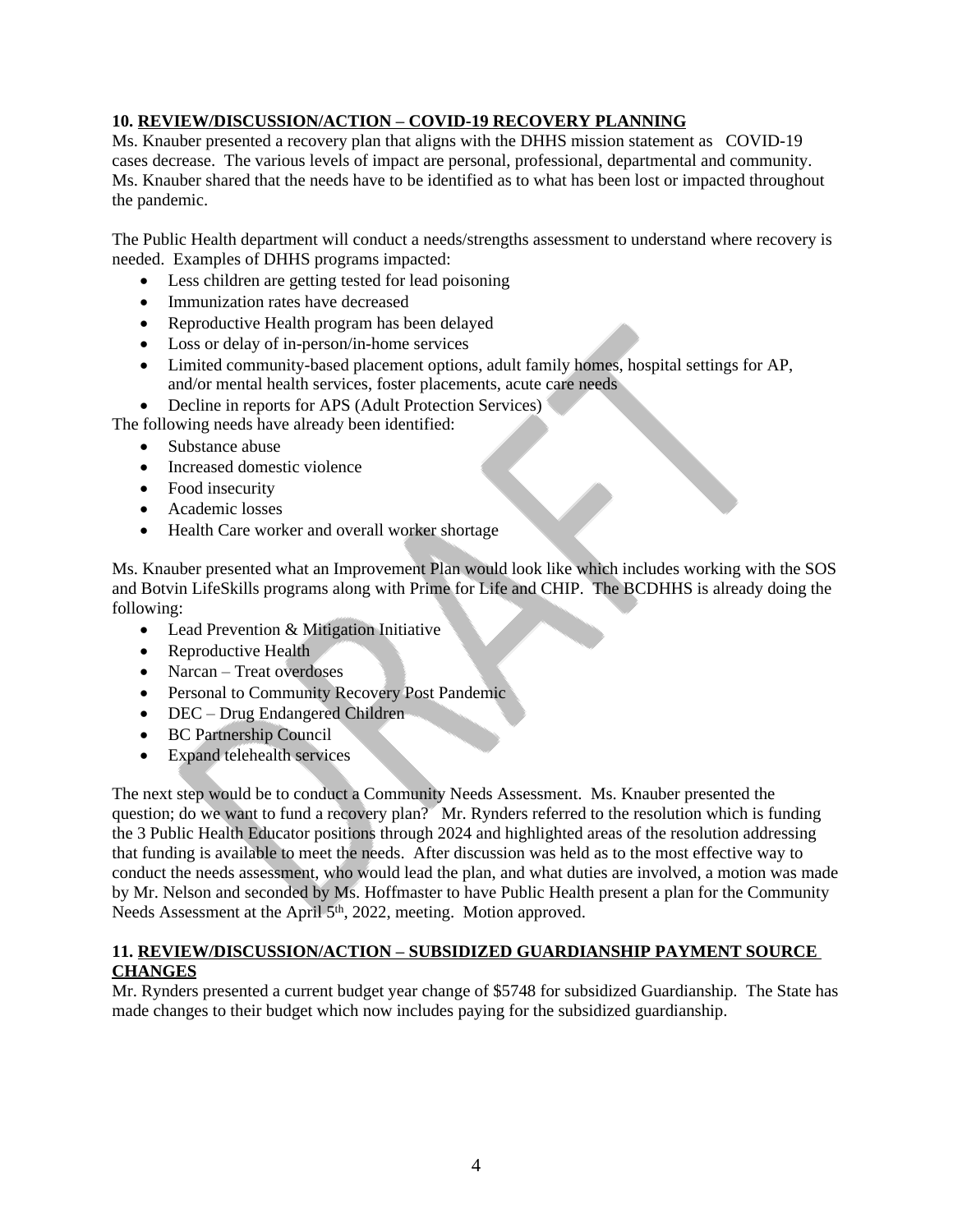## **12. REVIEW/DISCUSSION/ACTION – TREMPEALEAU COUNTY HEALTH CARE CENTER ENDING COMPREHENSIVE COMMUNITY SERVICES PARTICIPATION**

Mr. Rynders provided additional information from last month's discussion regarding the Trempealeau County Health Care Center no longer participating in the CCS (Comprehensive Community Services) program. Mr. Rynders addressed how this loss of CCS revenue will impact the 2022 and 2023 BCDHHS budget. Buffalo County has budgeted \$90,000 CCS non-county funding in 2022 and effective March 1, 2022, the remaining costs will impact the County budget in the amount of \$72,000, all paid for now and into the future with county funds. Mr. Rynders is looking for alternative placement for this individual. Mr. Rynders will share updates on placements going forward.

#### **13. REVIEW/DISCUSSION/ACTION – APPOINTMENT OF BUFFALO COUNTY ELDER REPRESENTATIVE FOR ADRC GOVERNING BOARD – DEB BETTHAUSER**

Mr. Rynders shared that Ms. Deb Betthauser was nominated as the Elder Representative for the ADRC governing board. Mr. Schmidtknecht made a motion and Mr. Nelson seconded it to approve the nomination of Ms. Betthauser as the Elder Representative for the ADRC governing board. Motion approved.

### 14. REVIEW/DISCUSSION/ACTION - RE-APPOINTMENT OF BUFFALO COUNTY **PHYSICAL DISABILITY REPRESENTATIVE – JAMES HUBERT**

A motion was made by Mr. Schmidtknecht and seconded by Ms. Beseler to re-appoint James Hubert as the Buffalo County Physical Disability representative. Motion Approved.

## **15. REVIEW/DISCUSSION/ACTION – REFILL ECONOMIC SUPPORT SPECIALIST VACANCY**

Mr. Rynders reported that Ms. Kelsi Black accepted the Support Staff Specialist position and requested authorization to refill the Economic Support Specialist vacated by Ms. Black.

A motion was made by Ms. Beseler and seconded by Ms. Hoffmaster to refill the Economic Support Specialist position. Motion approved.

Mr. Rynders shared that he would welcome a committee member to sit in on interviews; Mr. Grisen agreed to participate in the interviews.

## **16. REVIEW/DISCUSSION/ACTION – REFILL FAMILY AND COMMUNITY SPECIALIST VACANCY**

Mr. Rynders reported on the resignation of Ms. Heidi Bergquist, Family and Community Specialist effective end of day on March 2, 2022. Mr. Rynders requested authorization to refill this position. Ms. McDonough made a motion to authorize refilling the Family and Community Specialist vacancy and Ms. Hoffmaster seconded the motion. Motion approved.

## **17. REVIEW/DISCUSSION/ACTION – DHHS FINANCIAL UPDATE**

Mr. Rynders addressed last month's question regarding the high office expenses. We identified (2) entries, a \$5000 cost for a client that we moved from Office Expense to Purchased Contracted Services and supplies purchased for the B-3 (Birth to 3) program and equipment purchased for reproductive health for a total of \$13,000.

#### **18. REVIEW/DISCUSSION/ACTION – DHHS MONTHLY VOUCHERS Reviewed**

A motion was made by Mr. Grisen and seconded by Ms. Beseler to approve the monthly vouchers as presented. Motion approved.

# **19. REVIEW/DISCUSSION/ACTION – MONTHLY UNIT REPORTS**